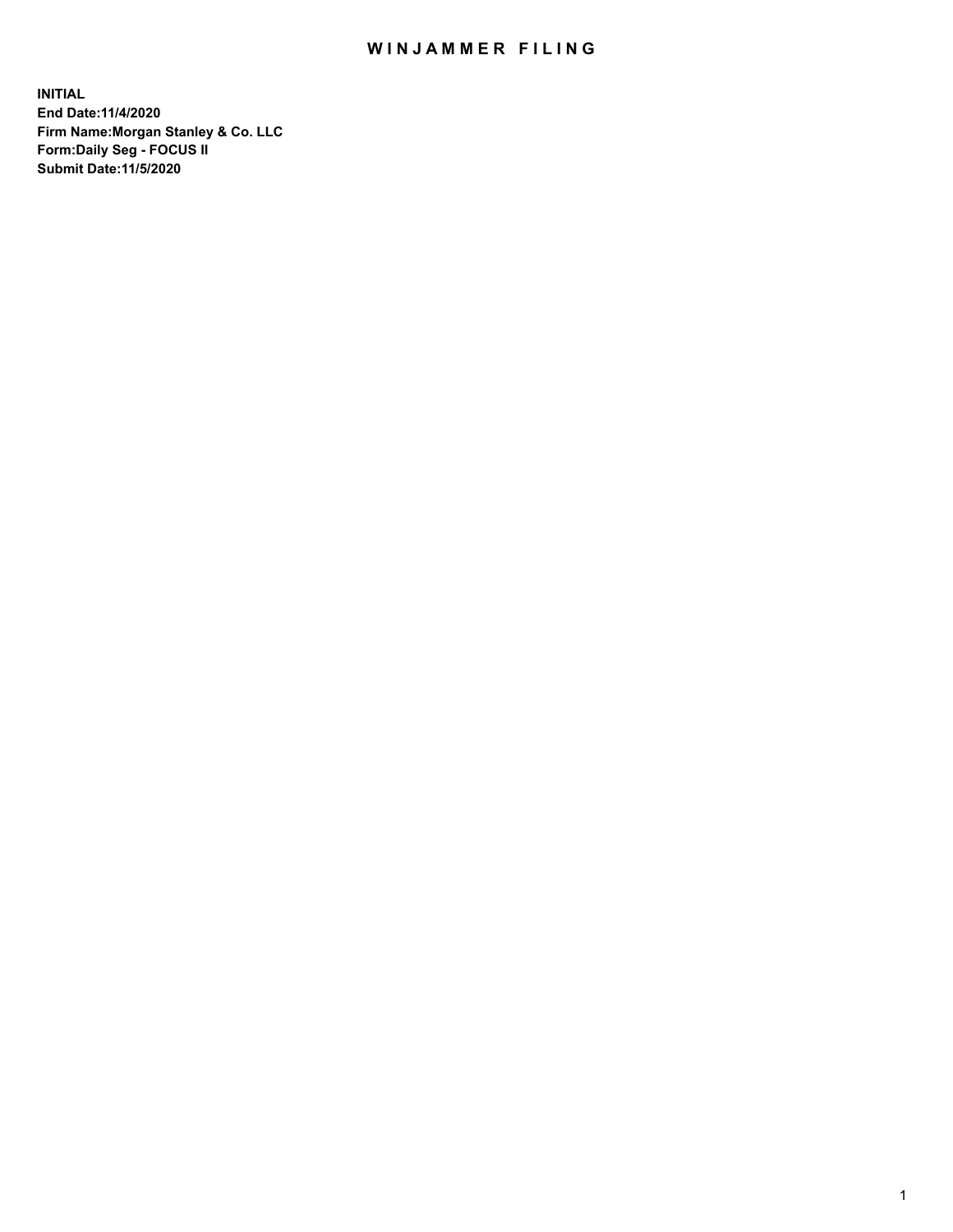**INITIAL End Date:11/4/2020 Firm Name:Morgan Stanley & Co. LLC Form:Daily Seg - FOCUS II Submit Date:11/5/2020 Daily Segregation - Cover Page**

| Name of Company                                                                                                                                                                                                                                                                                                                | <b>Morgan Stanley &amp; Co. LLC</b>                     |
|--------------------------------------------------------------------------------------------------------------------------------------------------------------------------------------------------------------------------------------------------------------------------------------------------------------------------------|---------------------------------------------------------|
| <b>Contact Name</b>                                                                                                                                                                                                                                                                                                            | <b>Ikram Shah</b>                                       |
| <b>Contact Phone Number</b>                                                                                                                                                                                                                                                                                                    | 212-276-0963                                            |
| <b>Contact Email Address</b>                                                                                                                                                                                                                                                                                                   | Ikram.shah@morganstanley.com                            |
| FCM's Customer Segregated Funds Residual Interest Target (choose one):<br>a. Minimum dollar amount: ; or<br>b. Minimum percentage of customer segregated funds required:% ; or<br>c. Dollar amount range between: and; or                                                                                                      | 235,000,000<br><u>0</u><br><u>00</u>                    |
| d. Percentage range of customer segregated funds required between:% and%.<br>FCM's Customer Secured Amount Funds Residual Interest Target (choose one):                                                                                                                                                                        | 0 <sup>0</sup>                                          |
| a. Minimum dollar amount: ; or<br>b. Minimum percentage of customer secured funds required:%; or<br>c. Dollar amount range between: and; or<br>d. Percentage range of customer secured funds required between: % and %.                                                                                                        | 140,000,000<br><u>0</u><br><u>0 0</u><br>0 <sub>0</sub> |
| FCM's Cleared Swaps Customer Collateral Residual Interest Target (choose one):<br>a. Minimum dollar amount: ; or<br>b. Minimum percentage of cleared swaps customer collateral required:% ; or<br>c. Dollar amount range between: and; or<br>d. Percentage range of cleared swaps customer collateral required between:% and%. | 92,000,000<br><u>0</u><br>0 Q<br>0 <sub>0</sub>         |

Attach supporting documents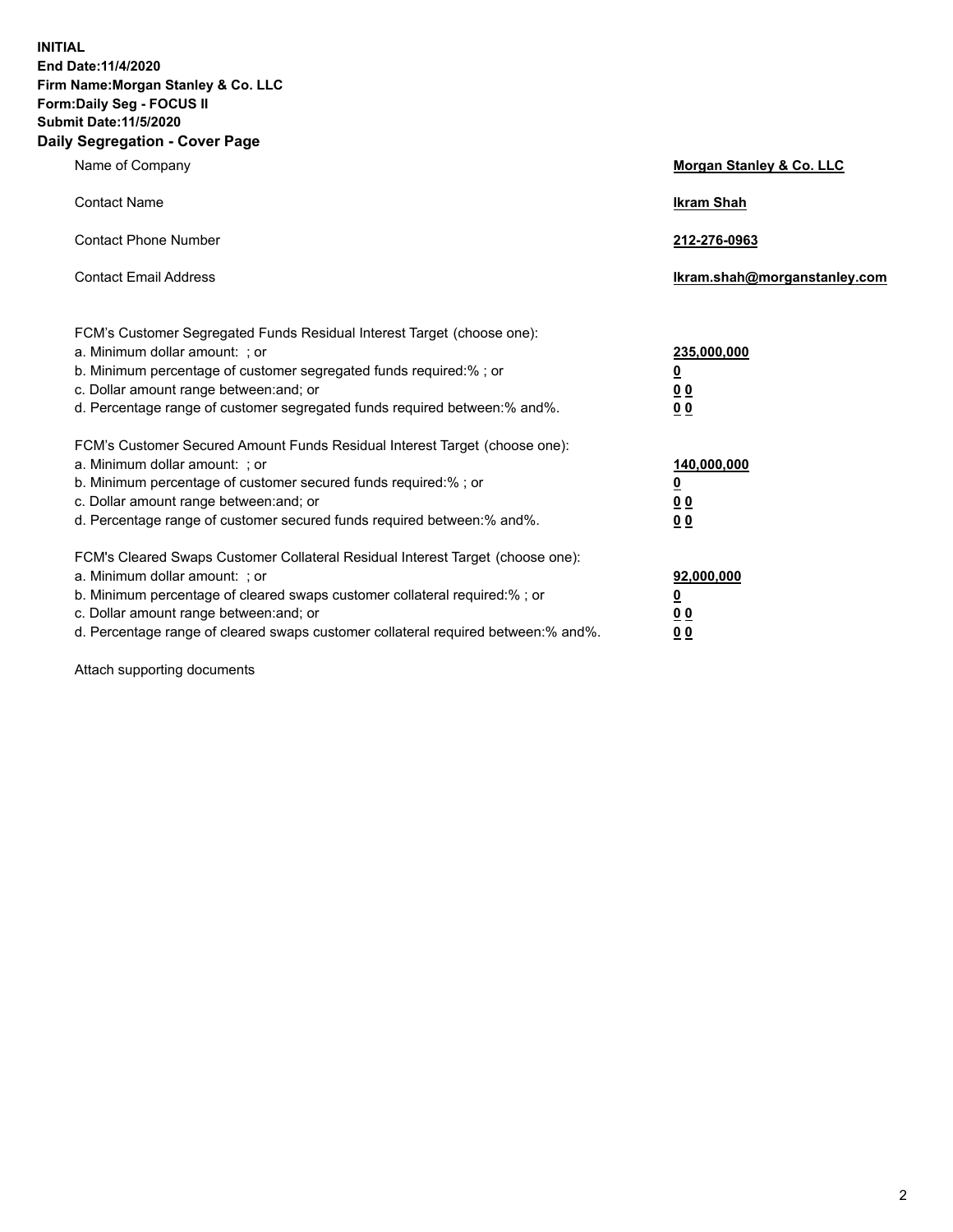## **INITIAL End Date:11/4/2020 Firm Name:Morgan Stanley & Co. LLC Form:Daily Seg - FOCUS II Submit Date:11/5/2020**

## **Daily Segregation - Secured Amounts**

Foreign Futures and Foreign Options Secured Amounts Amount required to be set aside pursuant to law, rule or regulation of a foreign government or a rule of a self-regulatory organization authorized thereunder 1. Net ledger balance - Foreign Futures and Foreign Option Trading - All Customers A. Cash **4,487,842,354** [7315] B. Securities (at market) **2,648,596,835** [7317] 2. Net unrealized profit (loss) in open futures contracts traded on a foreign board of trade **400,637,990** [7325] 3. Exchange traded options a. Market value of open option contracts purchased on a foreign board of trade **12,203,798** [7335] b. Market value of open contracts granted (sold) on a foreign board of trade **-17,160,045** [7337] 4. Net equity (deficit) (add lines 1. 2. and 3.) **7,532,120,932** [7345] 5. Account liquidating to a deficit and account with a debit balances - gross amount **103,671,540** [7351] Less: amount offset by customer owned securities **-102,745,404** [7352] **926,136** [7354] 6. Amount required to be set aside as the secured amount - Net Liquidating Equity Method (add lines 4 and 5) 7. Greater of amount required to be set aside pursuant to foreign jurisdiction (above) or line 6. FUNDS DEPOSITED IN SEPARATE REGULATION 30.7 ACCOUNTS 1. Cash in banks A. Banks located in the United States **800,481,130** [7500] B. Other banks qualified under Regulation 30.7 **734,452,575** [7520] **1,534,933,705** 2. Securities A. In safekeeping with banks located in the United States **403,163,716** [7540] B. In safekeeping with other banks qualified under Regulation 30.7 **29,065,398** [7560] **432,229,114** 3. Equities with registered futures commission merchants A. Cash **24,985,442** [7580] B. Securities **0** [7590] C. Unrealized gain (loss) on open futures contracts **-791,550** [7600] D. Value of long option contracts **0** [7610] E. Value of short option contracts **0** [7615] **24,193,892** [7620] 4. Amounts held by clearing organizations of foreign boards of trade A. Cash **0** [7640] B. Securities **0** [7650] C. Amount due to (from) clearing organization - daily variation **0** [7660] D. Value of long option contracts **0** [7670] E. Value of short option contracts **0** [7675] **0** [7680] 5. Amounts held by members of foreign boards of trade A. Cash **3,331,214,195** [7700] B. Securities **2,216,367,722** [7710] C. Unrealized gain (loss) on open futures contracts **401,429,540** [7720] D. Value of long option contracts **12,203,798** [7730] E. Value of short option contracts **-17,160,045** [7735] **5,944,055,210** 6. Amounts with other depositories designated by a foreign board of trade **0** [7760] 7. Segregated funds on hand **0** [7765] 8. Total funds in separate section 30.7 accounts **7,935,411,921** [7770]

- 9. Excess (deficiency) Set Aside for Secured Amount (subtract line 7 Secured Statement Page 1 from Line 8)
- 10. Management Target Amount for Excess funds in separate section 30.7 accounts **140,000,000** [7780]
- 11. Excess (deficiency) funds in separate 30.7 accounts over (under) Management Target **262,364,853** [7785]

**0** [7305]

**7,533,047,068** [7355]

## **7,533,047,068** [7360]

[7530]

[7570]

[7740] **402,364,853** [7380]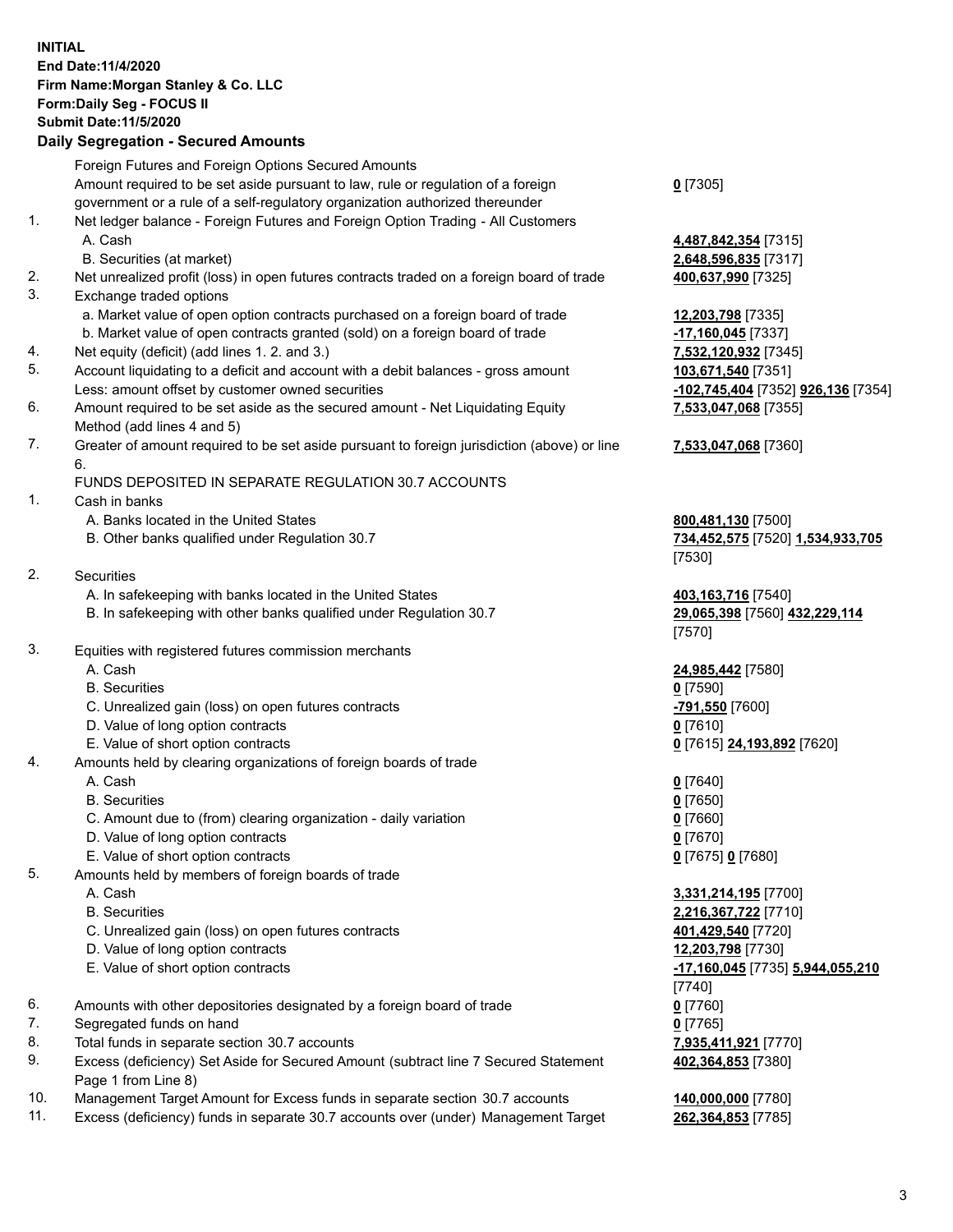**INITIAL End Date:11/4/2020 Firm Name:Morgan Stanley & Co. LLC Form:Daily Seg - FOCUS II Submit Date:11/5/2020 Daily Segregation - Segregation Statement** SEGREGATION REQUIREMENTS(Section 4d(2) of the CEAct) 1. Net ledger balance A. Cash **17,111,175,240** [7010] B. Securities (at market) **8,488,359,370** [7020] 2. Net unrealized profit (loss) in open futures contracts traded on a contract market **425,227,282** [7030] 3. Exchange traded options A. Add market value of open option contracts purchased on a contract market **577,183,811** [7032] B. Deduct market value of open option contracts granted (sold) on a contract market **-427,102,668** [7033] 4. Net equity (deficit) (add lines 1, 2 and 3) **26,174,843,035** [7040] 5. Accounts liquidating to a deficit and accounts with debit balances - gross amount **355,425,328** [7045] Less: amount offset by customer securities **-349,185,552** [7047] **6,239,776** [7050] 6. Amount required to be segregated (add lines 4 and 5) **26,181,082,811** [7060] FUNDS IN SEGREGATED ACCOUNTS 7. Deposited in segregated funds bank accounts A. Cash **5,316,061,168** [7070] B. Securities representing investments of customers' funds (at market) **0** [7080] C. Securities held for particular customers or option customers in lieu of cash (at market) **1,100,204,707** [7090] 8. Margins on deposit with derivatives clearing organizations of contract markets A. Cash **12,848,308,695** [7100] B. Securities representing investments of customers' funds (at market) **0** [7110] C. Securities held for particular customers or option customers in lieu of cash (at market) **7,388,154,663** [7120] 9. Net settlement from (to) derivatives clearing organizations of contract markets **60,856,779** [7130] 10. Exchange traded options A. Value of open long option contracts **577,183,811** [7132] B. Value of open short option contracts **-427,102,668** [7133] 11. Net equities with other FCMs A. Net liquidating equity **10,353,004** [7140] B. Securities representing investments of customers' funds (at market) **0** [7160] C. Securities held for particular customers or option customers in lieu of cash (at market) **0** [7170] 12. Segregated funds on hand **0** [7150] 13. Total amount in segregation (add lines 7 through 12) **26,874,020,159** [7180] 14. Excess (deficiency) funds in segregation (subtract line 6 from line 13) **692,937,348** [7190] 15. Management Target Amount for Excess funds in segregation **235,000,000** [7194]

16. Excess (deficiency) funds in segregation over (under) Management Target Amount Excess

**457,937,348** [7198]